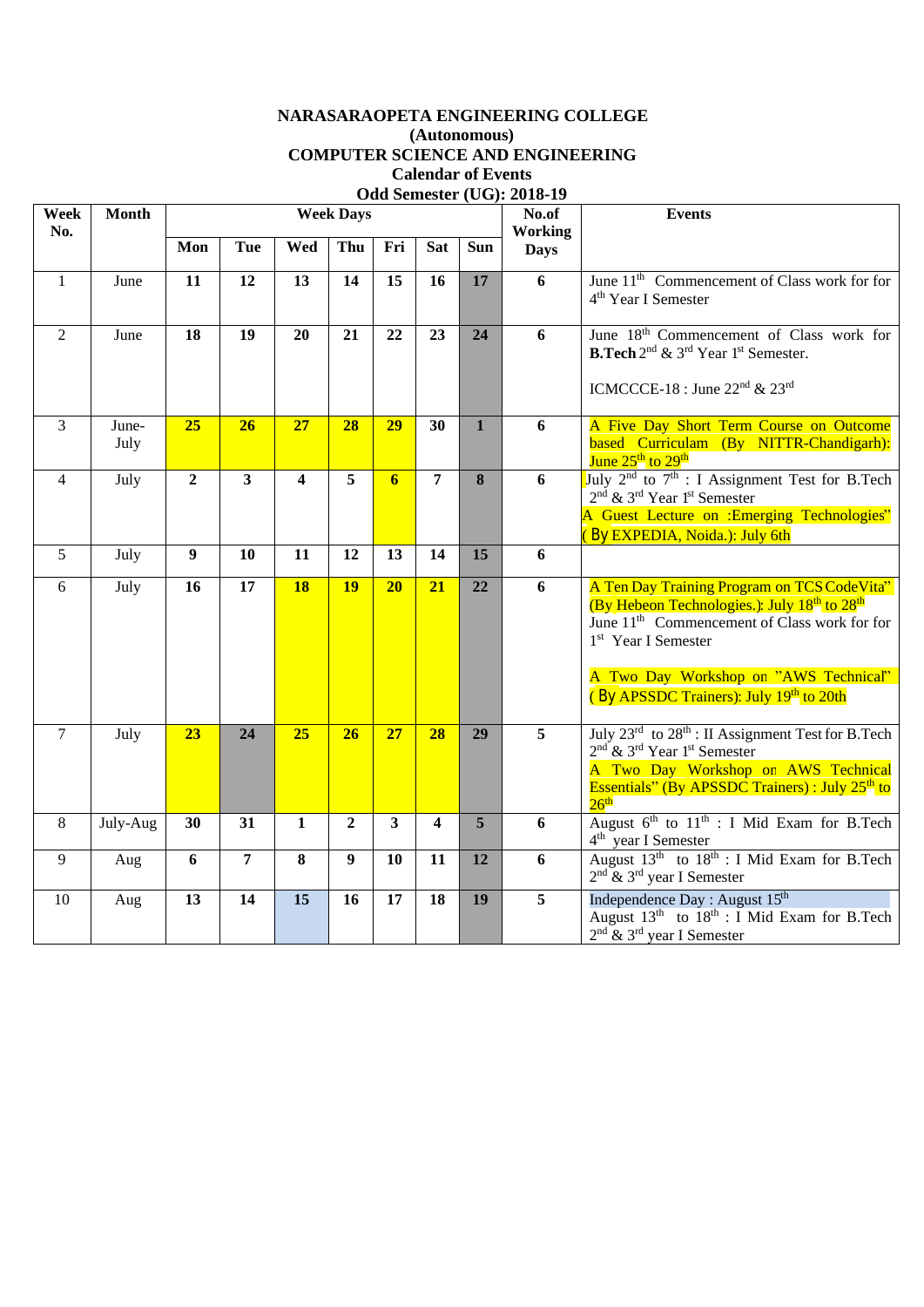| 11 | Aug        | 20                      | 21                      | 22                      | 23           | 24             | 25                      | 26                      | 5               | August 20 <sup>th</sup> to 27 <sup>th</sup> : II Assignment Test for<br>B.Tech 1 <sup>st</sup> year I Semester.<br>Bakrid: August 22 <sup>nd</sup><br>August 20 <sup>th</sup> to 28 <sup>th</sup> : I Mid Exam for B.Tech 2 <sup>nd</sup><br>& 3 <sup>rd</sup> year I Semester,                                                                                                                                                                                                                                    |
|----|------------|-------------------------|-------------------------|-------------------------|--------------|----------------|-------------------------|-------------------------|-----------------|--------------------------------------------------------------------------------------------------------------------------------------------------------------------------------------------------------------------------------------------------------------------------------------------------------------------------------------------------------------------------------------------------------------------------------------------------------------------------------------------------------------------|
| 12 | Aug-Sept   | 27                      | 28                      | 29                      | 30           | 31             | $\mathbf{1}$            | $\overline{2}$          | 6               |                                                                                                                                                                                                                                                                                                                                                                                                                                                                                                                    |
| 13 | Sep        | $\overline{\mathbf{3}}$ | $\overline{\mathbf{4}}$ | 5                       | 6            | 7              | 8                       | 9                       | 5               | Srikrishnasthami: September 3rd<br>September 3rd to 8 <sup>th</sup> : III Assignment Test for<br>B.Tech 2 <sup>nd</sup> & 3 <sup>rd</sup> year I Semester                                                                                                                                                                                                                                                                                                                                                          |
| 14 | Sep        | 10                      | 11                      | 12                      | 13           | <b>14</b>      | 15                      | 16                      | $\overline{5}$  | September 10 <sup>th</sup> to 18 <sup>th</sup> : I Mid Exam for B.Tech<br>1 <sup>st</sup> year I Semester<br>Vinayaka Chavithi: September 9th<br>Bandh: September 10th<br>A Six Day Workshop on Google Andriod<br>Developer Fundamentals" (By<br>APSSDC<br>Trainers): September 11 <sup>th</sup> to 18 <sup>th</sup> .<br>A Three Day Workshop on "Cyber Security"<br>$(By \text{ APITA})$ : September $11^{\text{th}}$ to 14th<br>A one Day Seminar on "Data Science" (By<br>Swecha) : September 15 <sup>th</sup> |
| 15 | Sep        | 17                      | 18                      | 19                      | 20           | 21             | 22                      | 23                      | 5               | Moharram : September 21 <sup>st</sup>                                                                                                                                                                                                                                                                                                                                                                                                                                                                              |
| 16 | Sep        | 24                      | 25                      | 26                      | 27           | 28             | 29                      | 30                      | 6               | September $24^{\text{th}}$ to $29^{\text{th}}$ : IV Assignment Testfor<br>$2nd$ & $3rd$ year I Semester                                                                                                                                                                                                                                                                                                                                                                                                            |
| 17 | Oct        | $\mathbf{1}$            | $\overline{2}$          | $\overline{\mathbf{3}}$ | 4            | 5              | 6                       | $\overline{7}$          | 5               | October $1st$ to $8th$ : III Assignment Test for $1st$<br>year I Semester<br>Gandhi Jayanthi: October 2 <sup>nd</sup>                                                                                                                                                                                                                                                                                                                                                                                              |
| 18 | Oct        | 8                       | $\boldsymbol{9}$        | 10                      | 11           | 12             | 13                      | 14                      | 6               | A One Day Workshop on "Koha and Library<br>Automation" (IIT-Bombay): October 12 <sup>th</sup><br>October 8 <sup>th</sup> to 13 <sup>th</sup> : II Mid Exam for B.tech 4 <sup>th</sup><br>year I Semester                                                                                                                                                                                                                                                                                                           |
| 19 | Oct        | 15                      | 16                      | 17                      | 18           | 19             | 20                      | 21                      | $\overline{2}$  | Dasara: October 17th to 20th<br>October $15^{th}$ to $25^{th}$ : II Mid Exam for B.Tech                                                                                                                                                                                                                                                                                                                                                                                                                            |
| 20 | Oct        | 22                      | 23                      | 24                      | 25           | 26             | 27                      | 28                      | 6               | $2nd$ & $3rd$ year I Semester<br>October $22^{nd}$ to $27^{th}$ : IV Assignment Test for<br>B.Tech 1 <sup>st</sup> year I Semester<br>October 22 <sup>nd</sup> to Nov 3rd : Semester End Exam<br>for B.Tech 4 <sup>th</sup> year I Semester                                                                                                                                                                                                                                                                        |
| 21 | Oct-Nov    | 29                      | 30                      | 31                      | $\mathbf{1}$ | $\overline{2}$ | $\overline{\mathbf{3}}$ | $\overline{\mathbf{4}}$ | 5               | $\overline{\mathbf{A}}$<br>One<br>Faculty<br><b>Development</b><br><b>Day</b><br>on "Sortware<br><b>Programme</b><br>Development                                                                                                                                                                                                                                                                                                                                                                                   |
| 22 | Nov        | 5 <sup>1</sup>          | $6 \overline{6}$        | $\overline{7}$          | $\bf{8}$     | 9              | <b>10</b>               | 11                      | $5\phantom{.0}$ | Methodologies"(By TCS): November 3rd<br>A Five Day Workshop on Bigdata and Machine<br>Learning" (By NEC) : November $5th$ to 10th<br>Diwali: November 7 <sup>th</sup><br>November 5 <sup>th</sup> to 17 <sup>th</sup> : Semester End Exam for<br>B.Tech 2 <sup>nd</sup> & 3 <sup>rd</sup> year I Semester                                                                                                                                                                                                          |
| 23 | <b>Nov</b> | 12                      | 13                      | 14                      | 15           | 16             | 17                      | 18                      | 6               | November 12th to 17 <sup>th</sup> : II Mid Exam for<br>B.Tech 1 <sup>st</sup> year I Semester                                                                                                                                                                                                                                                                                                                                                                                                                      |
| 24 | <b>Nov</b> | 19                      | 20                      | 21                      | 22           | 23             | 24                      | 25                      | 5               | Milad Un Nabi: November 21st<br>A Two Day Workshop on "Deep Learning<br>Computer Vision with Python Programming"<br>(By CHARUSAT & Raksha Shakti University):<br>November 23 <sup>rd</sup> to 24 <sup>th</sup>                                                                                                                                                                                                                                                                                                     |
| 25 | Nov-Dec    | 26                      | 27                      | 28                      | 29           | 30             | $\mathbf{1}$            | $\overline{2}$          | 6               | November 26 <sup>th</sup> to December 8 <sup>th</sup> : Semester End<br>Exam for B.Tech 1 <sup>st</sup> year I Semester<br>Full Stack Web Development Using Python<br>Coursera: November 27 <sup>th</sup> to December 4th                                                                                                                                                                                                                                                                                          |